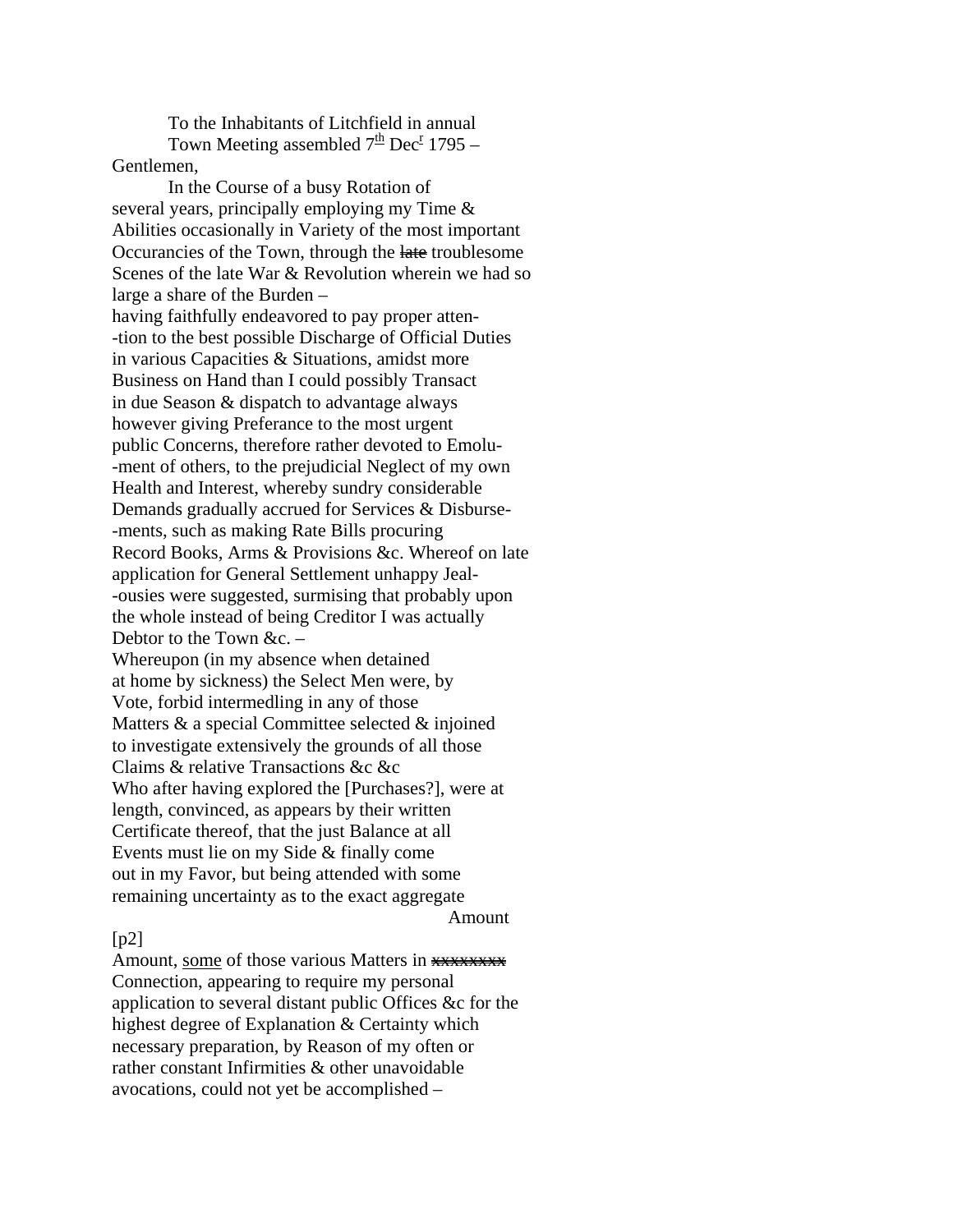Whereupon however all Law-Suits in Existence & Contemplation were dismissed, & the further Exam- -ination & Adjudication of my proposed Exhibits of Documents, & Credentials referred to & by said Committee, whereof one has since removed out of the State before I could possibly state those Matters ultimately before them or any other Forum – By means of which unforeseen Delays  $&$  suspensio Suspensions, & other unfavorable Circumstances, Part of my righteous Demands, at least have inevitably become somehow outlawed, whilst my Interest & Inclination & every serious Consideration have a long Time  $\& \wedge$ <sup>all</sup> along strong--ly **urged** recommended a Speedy Settlement as consistent with my languishing Health  $&$  other more pressing public  $&$  domestic Concerns Affairs Therefore on every agreeable Reflection, on long Observation & much Experience, still cherish- -ing a consolatory Opinion, & Hope of Assurance, of your Gratitude & Justice, whatever I may have heretofore & hitherto suffered in Cash or Character, through any Mistakes, I can not yet be persuaded to believe the Town (as such at large) however supe- -rior in Numbers, Wealth & consequential Powers & Influence can wish to wrong a faithful Servant – **xxx xxx xxxx** And being more & more if possible every Day & every Way Desirous & Necessitated to close a Settlement of all Accounts soon as possible, am advised & encouraged to make this frank address & supposed reasonable Request, that thereupon you will not only be Just & kind enough to revoke said special Interdiction

## $[p3]$

but also particularly instruct your Select Men, with or without such other respectable & unexcep--tionable Fellow Citizens, of this Town or else where as I could readily nominate a Dozen or Score, more or less, in whose Candour & Impartiality although in Opposition & Antagonists in this Question, I could never the less cheerfully confide & rest determined, in order to save Cost & Expidite the Business to general if not univer- -sal Satisfaction, to liquidate adjust & finally Settle all my Claims according to the sacred rules of Justice  $&$  Equity  $\frac{1}{2}$  Equity  $\frac{1}{2}$  whenever I

but